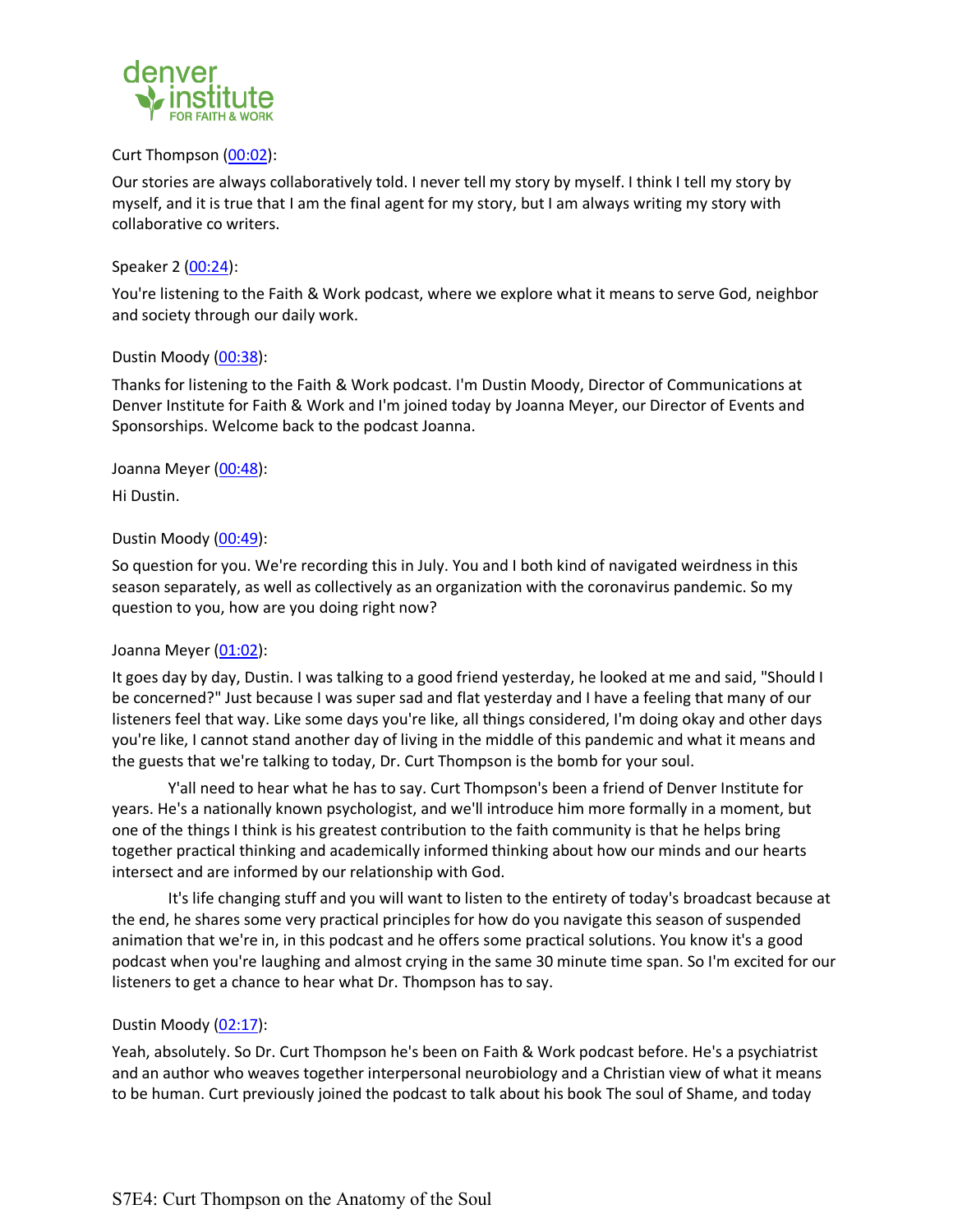

we'll start with a discussion on his other work Anatomy of the Soul. It's a lesson in both neuroscience and spiritual formation and Curt shows how psychiatry and the study of how our mind and brain works has direct correlations with Scripture and implications on connection integration and being known.

Through his workshops, speaking engagements, books, organizational consulting, private clinical practice and other platforms, he helps people process their longings, griefs, identity, purpose and perspective of God and inviting them to engage more authentically with their own stories and those relationships and as Joanna and I found in this interview, that is pertinent even in this season, as we're all trying to figure out what this pandemic looks like, and making sense of our work, making sense of our lives and making sense of our relationship. So thanks for listening.

Dr. Thompson, welcome back to the podcast.

### Curt Thompson (03:23):

Thank you so much. It's great to be with you both.

### Dustin Moody (03:26):

Yeah. Good to be with you. Good to see you virtually on Zoom, which we'll talk about a little bit later. We want to start out talking about Anatomy of the Soul your book. I think one of the things that struck me while reading through it was that this idea of neuroscience and the way that our brains work, doesn't always seem like the same discipline of spiritual formation. It seems like separate conversations a lot of the time. So I'm curious what led you to this work and what led you to write the book?

# Curt Thompson (03:50):

Well, what led me to the work is it's become an extension of work as a psychiatrist, which that's a story in of itself. I tell people frequently that I don't think I found psychiatry. I think psychiatry found me. I think that that, in fact, we might say that God has been in the business of finding me over the course of my entire life in like, he just keeps finding me in different ways and psychiatry was one of those ways that he found me.

Then now about 16 years ago, I guess it would be, I wandered into a conversation at the American Psychiatric Association annual conference that Dan Siegel was leading. This is before Dan was Dan, and I came out of that conference and I knew that something was going to shift for me and the whole introduction to interpersonal neurobiology, which at the time was a discipline in its infancy, maybe even newborn state.

What I thought that it really did was to provide a more helpful way of articulating what we have come to know to be true about the biblical narrative, and we started to educate patients and train patients and use principles of interpersonal biology in our clinical work. This was back in the early 2000s and what we began to see were, I still remember the very first patient that I had that began to talk with me about how the way these principles that we were talking about, were renewing his experience of God, renewing his faith experience.

So, that really got my attention and really came to find out, when you pull the lens back, you come to find out that when you read Peter Berger's work, when you think about Lesslie Newbigin's work, this notion of living in a plausibility structure, fish swimming in water and don't know that they're doing that, this idea that we live in a world in which science is kind of like the authority on not just knowledge, but how we actually know things.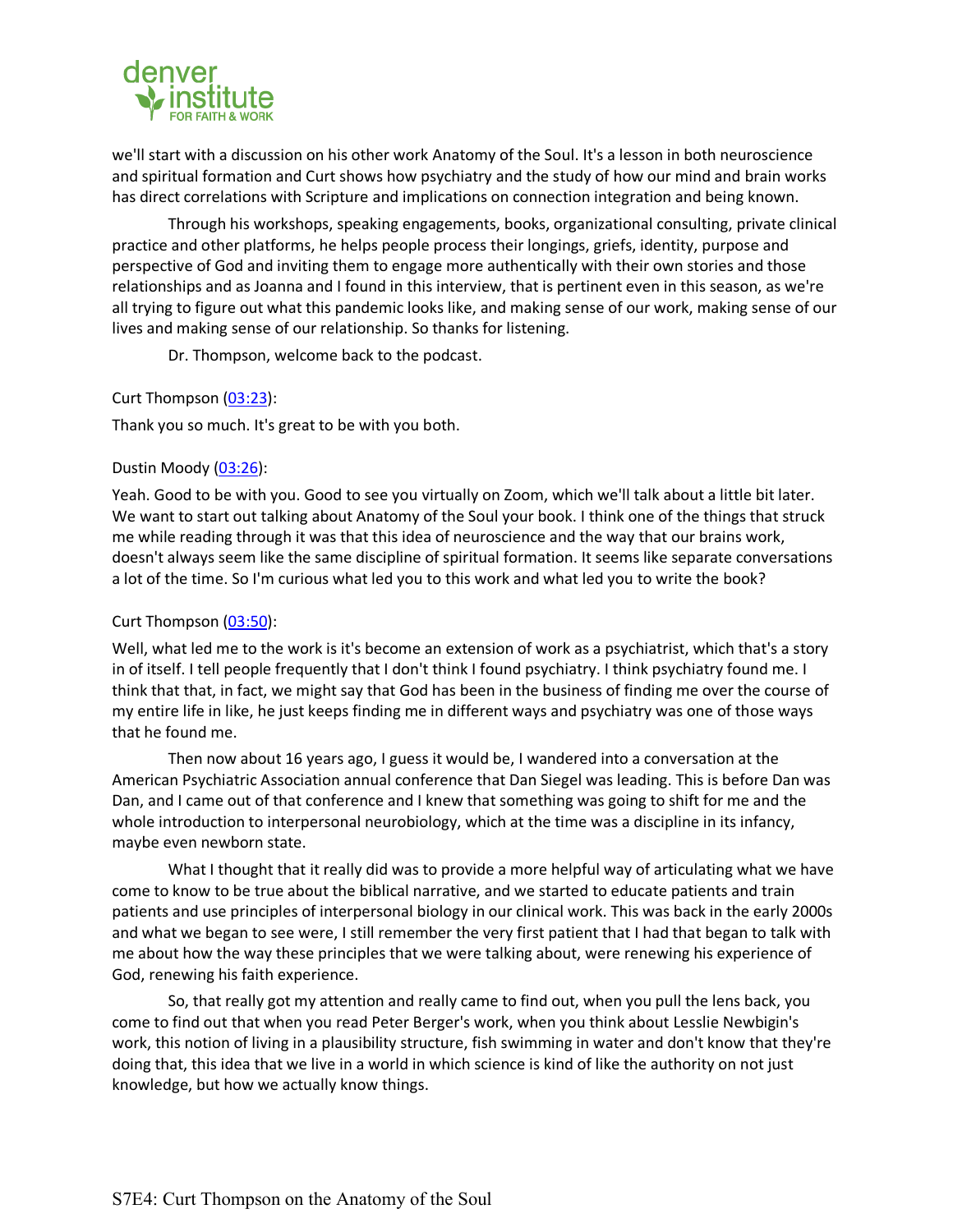

We've even kind of run faith through that particular grid now, so that so much of what we talk about when we talk about faith whether we know it or not, is really kind of coming to us through a dominantly, left hemispheric way of seeing the world. So a logical linear process. What I think interpersonal neurobiology has done has given us a language for talking about what our experience is.

It helps people make sense of what their experience is, but at the same time, and here's the really interesting and curious part. This is where I think, as a believer, people who are not believers, I mean, most folks who do this work wouldn't necessarily profess faith in Jesus, but as a believer, what's so interesting is that the science itself is pointing to a way of knowing that is not scientifically based.

That was what's so intriguing to me, and suddenly you start to see all of these ways in which the mechanics, what I tell people is that interpersonal neurobiology, it describes the mechanics of how the world works relationally and in the brain, and so forth. It doesn't give us why's, it doesn't give us purpose, it doesn't give us meaning, it doesn't tell stories. We think that it does, but it doesn't.

Science itself doesn't tell a story. Science just describes mechanics, but what's been so beautiful, I think has been giving people ways of understanding mechanics about what their experience is, that actually enables their experience to be rejuvenated and renewed and lived in a fresh way. One of the things we tell folks, if you go to the physical therapists, and physical therapists are always keen to give you like 30 exercises that you're supposed to do when you go home.

They don't care that you have a job that you have to do, you have to do all these exercises. If they tell you to do these exercises and then point to a mannequin or point to a skeleton and point out to you exactly how the exercise that you're going to do is going to change your shoulder, change your knee, you're far more likely to do it than if they just give you the exercise to do this at your home.

I think what we're discovering is that these kinds of conversations really enable folks to have a more robust, and as we would say, a more integrated sense of what it means to be a believer, what it means to be a God follower, because so much of people's experience has been disconnected from their bodies, disconnected from their awareness, so how the right brain functions and so forth. So that's kind of a long winded answer to that.

### Dustin Moody (08:24):

That's a great lead into my next question. So I want to kind of talk about some of these macro themes from the book before we get into applying it to a work context. One of the areas that you write a lot about is this idea of emotions. You've already kind of talked about the left brain, the right brain, the right hemisphere and I have to admit, this was a convicting part of the book for me, because I tend to be more logical, linear, intellectual in how I approach things. You make a strong case that our emotions are as tied to hearing the voice of God as our thinking ain theology is. Even in my own marriage, and we've talked a lot about how little I attend to my own emotions and how that comes out in big ways a few times a year.

### Joanna Meyer (09:03):

I'm laughing. So for our listeners, you realize we have Dr. Thompson on Zoom. So we're watching, as Dustin just said that I'm watching Dr. Curt Thompson's face, as he has this knowing look like oh yeah, I know where you're going. I'm laughing because I know it does say, oh, that's so true.

### Dustin Moody (09:17):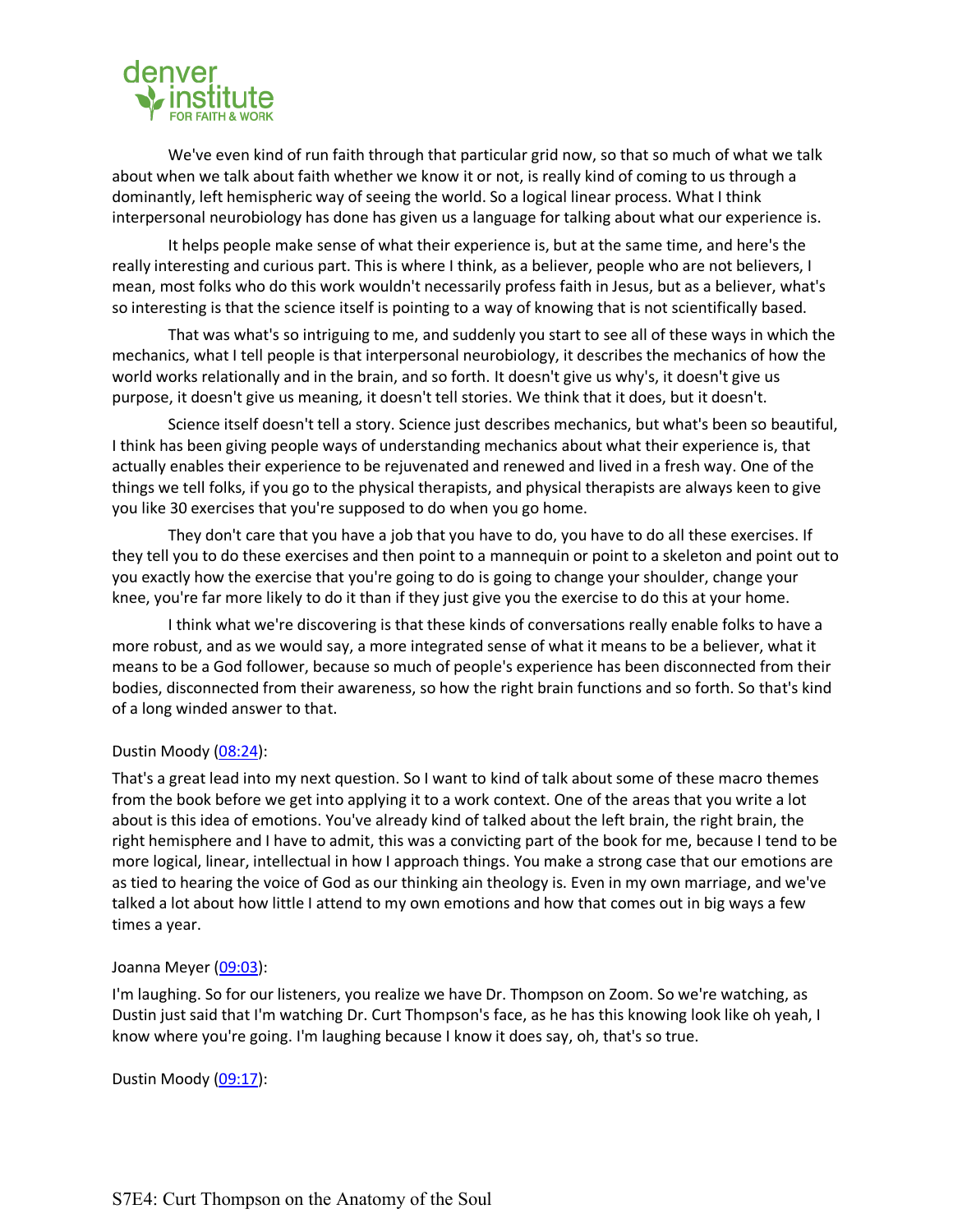

My goal is not to have my own personal counseling session here, but I do want to talk about a couple of things-

Curt Thompson (09:22): You're still going to get one. I can tell.

Joanna Meyer (09:25):

He also said, I'm going to have to buy a second copy of Anatomy of the Soul, because the first copy I mugged so much I can no longer consider it the office copy.

# Dustin Moody (09:35):

You're right, the more attentive you are to emotional states and the more you actively reflect on them and talk about them, the more you will literally integrate the neural circuitry of your brain. Later on, you say we would like to believe that our theology comes first shaping our stories and our emotions. The opposite is closer to the truth, at least from the standpoint of how the mind functions. So my question is, how can we have a more holistic view of faith and a more integrated approach to faith by attending to both sides of our brain, because I feel like, like you mentioned in the book, we default to one or the other.

# Curt Thompson (10:04):

Well, I think and so a couple things. One is I think it's more like a rheostat not like a switch. So our default is not so much, so I'm either one or the other. I'm either in my left brain or my right brain. One thing I would say is that I tell people emotion is the fuel in the tank. It's the gas in your car. There's nothing that you do in your car that is not a function of fuel regulation. Nothing you do.

You back up, you go forward, you slow down, you speed up, you turn the thing on, everything has to do with fuel regulation, and you're really mindful about how much gas you have in your tank, like you watch that thing. This is what I mean by emotion in that the role that it plays, there's nothing that we do that is not emotionally significant.

It's also equally the case that we don't build cars just to have a place to put gasoline. It's not because emotion is the most important thing. It's not about that. It has more to do with the degree to which we pay attention to the things that we feel and here's another thing that's important about emotion. In our scientific attempt to talk about or describe anything, we have to package it, we have to make it discrete.

If I'm going to talk about hydrogen, I can't talk about hydrogen and a little bit of oxygen. I can't like, no, I got to talk about hydrogen. So we then tend to think that when we talk about emotion, we can talk about this kind of siloed homogenous thing that is called emotion. In many respects, we'd say there's really no such thing as emotion in that kind of a discrete way.

We're simply saying that there's nothing that we do otherwise. What we sense, what we image, what we feel, what we think and what we do with our bodies that is not a function of emotion. So when I ask the question, what do I feel and I say I feel sad or I feel angry or I feel joyful, I do feel those things but it's important to know that the way the mind works also is like it's happening so quickly that if somebody says something that hurts your feelings, and you say I feel hurt, the feeling hurt is something that you feel but in brain time, as the first moment that you're aware of anything that resembles feeling hurt, your thinking brain, your left brain, you are immediately, in nano two microseconds, you are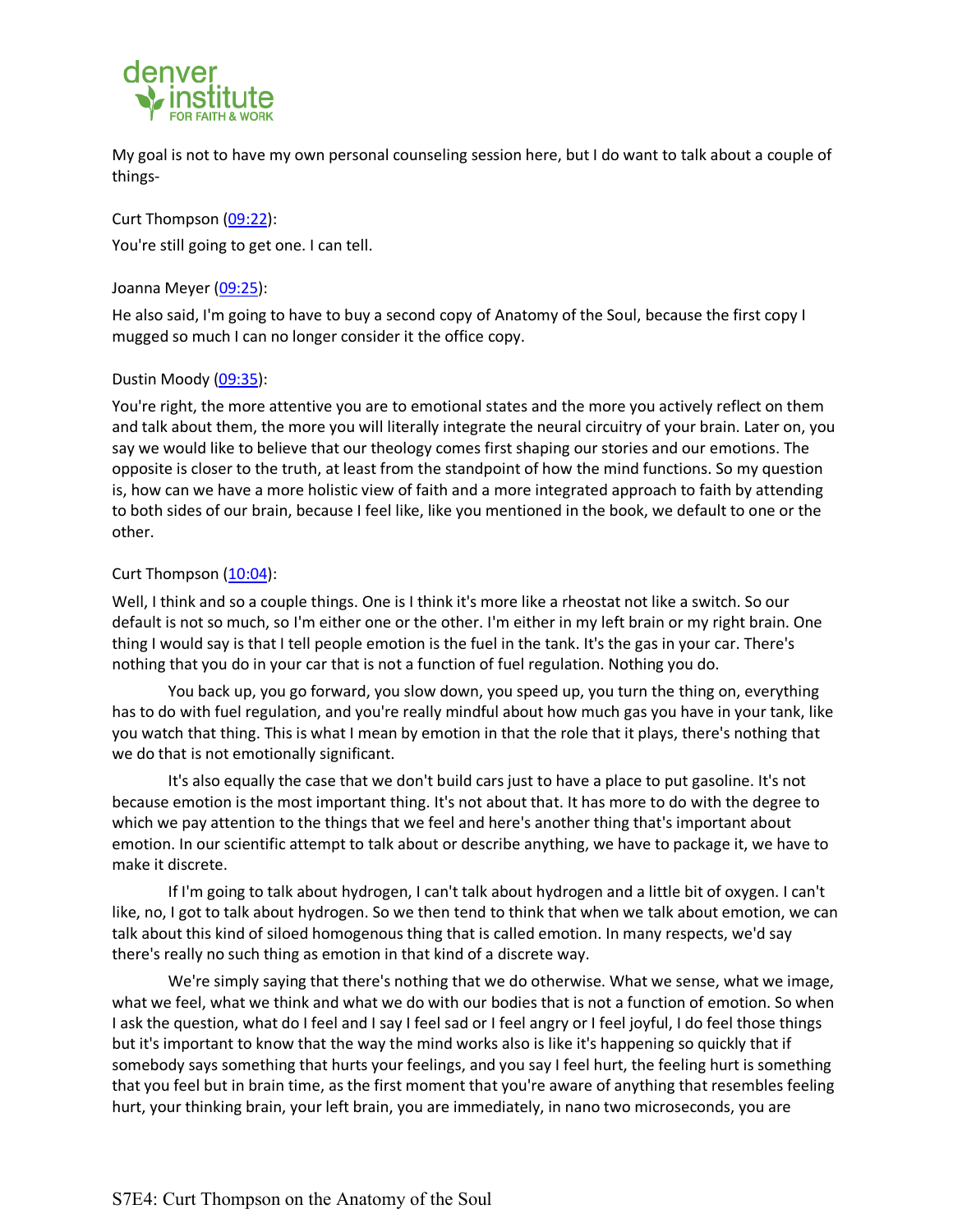

already telling yourself a story about what you're feeling and about the person who said it and about you in response to that, so forth and so on.

So what looks on the first glance like the feeling I feel hurt is actually kind of like this latticework of feeling and thinking and sensing and all those kinds of things together. My point in all this is that we live in a world that has become as Iain McGilchrist in The Master and His Emissary has so rightly said. We become so dominantly occupied and preoccupied with the function of the left brain, that we simply don't pay enough attention to what is happening in the right brain.

Because we don't pay attention to it, it doesn't mean it's not happening. Oh, it's happening and part of why I'm not going to be out of business anytime soon, is because people don't pay attention to that. People don't pay attention to how what they are feeling is now fueling the next thing that they say or do. They don't recognize that the role that shame plays, for instance, as an effect, as a neurophysiologic effect, they don't recognize that shame is going to be one of the if not the major player in preventing them in their vocational enterprises.

That's not a logical linear thing. That's not an algebra equation. That's about paying attention to my soul in ways that the Hebrews actually knew how to do. The Hebrews compiled this collection of things that we call the Psalms, and the Psalms are artistry. That poetry, that music that we find there captures our attention because it captures our right hemisphere.

Now, not because it captures our right hemisphere alone. It's not just a right hemisphere thing. There are words, there's meaning and so forth that we give to that, but if you don't have the right hemisphere's activity, you don't read those Psalms, you don't pay any attention to it. Like we like to say, first, we sense and then we make sense of what we sense. This is what we're doing 24/7.

So when it comes to how we are attuning to and paying attention to the work that we're doing to, especially now with COVID, there's so much that we are missing out on because so much of what we sense and that evokes a feeling for me that helps me feel comfortable, for instance, all that stuff is missing. So I find myself feeling things, and because I've been a person, if I'm a person who hasn't really practiced very much paying attention to and then engaging my emotional states, COVID finds me and really kind of knocks the stuffing out of it.

### Joanna Meyer (15:12):

Oh, absolutely. I want to really reinforce that statement that you made with a quote from the book. It's so powerful. You say, the more we pay attention to these things, our feelings, our memories, our bodies are telling us, the more we are ultimately paying attention to God. That is so counter intuitive to I think what we hear in church. I'm from a more reformed theological tradition. So when we think about loving God with our mind, when we think of theology, we start quoting Calvin or Luther, and it's this rabbit hole of books and getting locked in your head and not getting connected to your emotions.

Yet, as you describe it, that's vital. That sense of being clued into our emotions. We won't know God fully if we don't. I want to know a little bit more about how that can tie into our life journey as a whole. You use a phrase in the book that loving God is autobiographical. It's about remembering our past and anticipating your future. In fact that connecting with our own story is part of how we will know God and how God will find us. Tell us more about what that looks like. How do we see God in the autobiography of our lives?

### Curt Thompson  $(16:21)$ :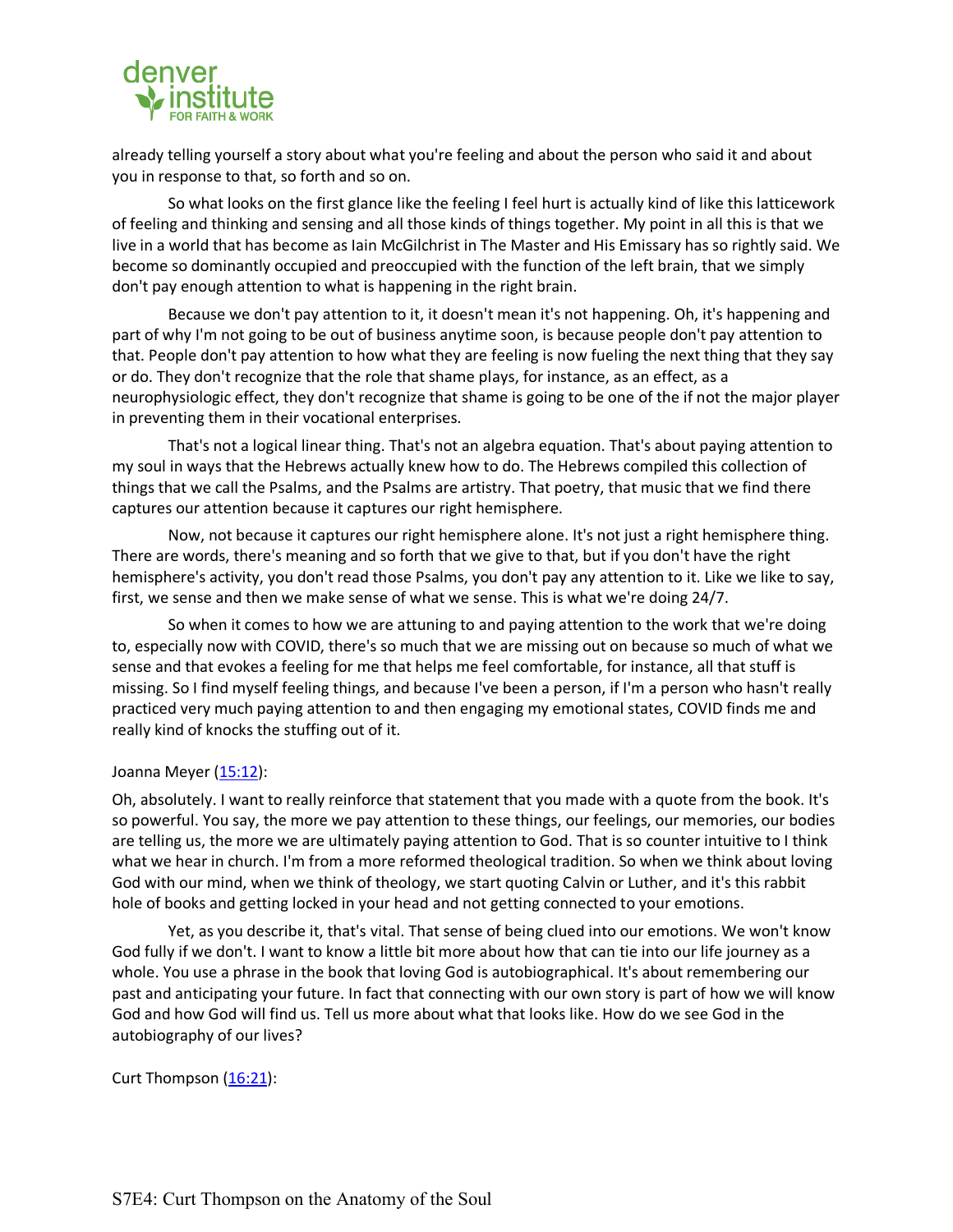

Well, I think one of the things that I emphasized in the second book on The Soul of Shame is that we are storytelling creatures, like no other creatures that we are aware of on the planet. We find one word, two words, three words, we put them into sentences, we are telling things. Now, what's interesting is that the stories that we tell don't begin with us when whoever our parents were, were pregnant with us, they're already telling our story. They start to tell things about us and then we're born and then they tell more things about us.

They put us in clothes that we would never be caught dead in now. They would send us off to play dates with people that we can't really stand but because parents like their parents, we go to play. All these right there are parts of our story that our parents are telling that we then learn to tell, and this is an important piece is that our stories are always collaboratively told.

I never tell my story by myself. I think I tell my story by myself and it is true that I am the final agent for my story, but I am always writing my story with collaborative co writers. It's not a matter of like, will I have them or won't I have them? I have to have them because human beings depend upon the presence of other people telling stories along with us in order for us to survive, let alone to flourish.

So, we are storytellers and we would suggest that when you look at the biblical narrative, the biblical narrative is mostly a story. There's lots of instruction, but it is mostly a story. It's God's story about how God interacts with us and our story about how God interacts with us that we're collaboratively telling a story. It's what the Bible is about, right? This is the word of God, written by me like, we're going to do this together.

When then it comes to our experience of God, I don't just have this abstract thing called an experience of God, or my spirituality. There's no such abstract thing. I'm always thinking about it. I'm telling a story about it. I have thoughts about it, but here's the most important thing is that like, my spirituality, when it is going to be most robustly formed, if I'm going to live like God lives, when the Holy Trinity says, let Us make mankind in Our image.

If I'm going to bear the image of God, it means to tell the story of my own spiritual experience, means to tell it with somebody else. So when I'm having all these sensations, images, feelings, thoughts, whatever about God, my story is not just going to be told with Him, it's going to be told with you. With Joanna and Dustin. What my story becomes is inevitably going to be a function of how I'm trying to figure out my story with your help, and you're going to do the same thing with my help or with whoever the help is. Here's like, we're going to have help and sometimes that help is helpful, and sometimes that help is really unhelpful.

This is the thing. From the very beginning, I remember the book, Genesis the story we haven't told. Paul Borgman was at the time when he wrote this book 20 years ago or more, he was, I don't know if he's still there. He was a professor of literature at Gordon College and he taught Genesis every year as a literature course. It was popular enough that they wanted him to write a book. He wrote a book about it, and it's this book about Genesis but as a piece of literature.

He writes about the three primary characters of Abraham, Jacob and Joseph in this book, and one of the first things he suggests is the writer of Genesis wants to tell you, wants us to know that God is interested in partnership. This is how God operates. God does not operate unilaterally. God partnered with Abraham to go to Canaan. God partnered with Moses to go to Egypt and then Borgman asked this really interesting question.

He said, what would it be like? Like, what if God hadn't found a partner? Who knows? It's possible that God asked lots of people before he finally found a guy in Abraham who was willing to go. We don't know because there's no story there to be told. This notion that God is partnering with us, and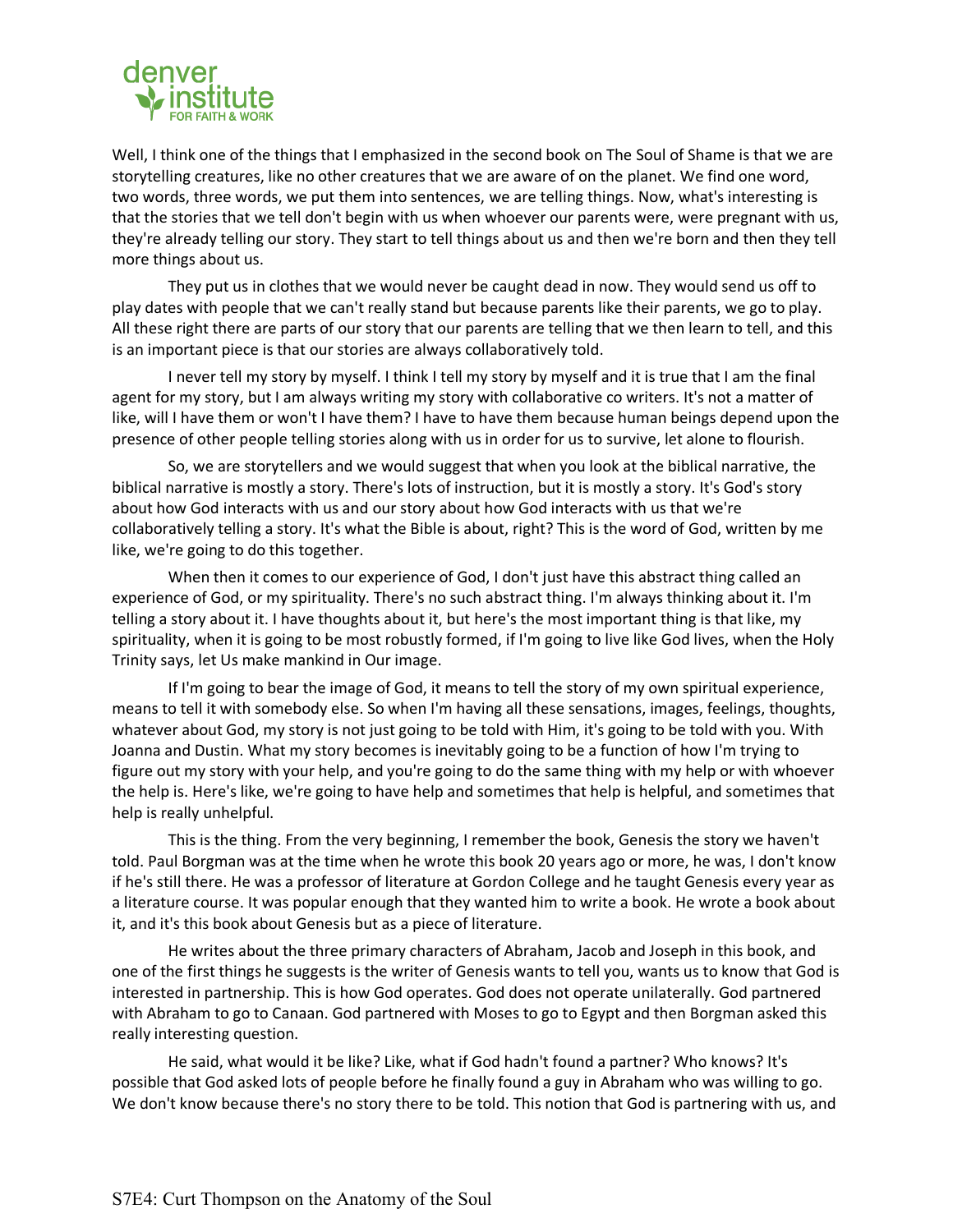

then as you get from partnering with God in the Old Testament to Jesus coming, the temple, and that we are the temple of God, and that God is partnering with us and for us to be the body of Jesus means, for us to partner with God necessarily means we partner with other people.

It's a function of what it means to be made in God's image. So my understanding of my spirituality is only ever in the context of asking the question, who are the other people in my life who are going to help me tell my story more truly on the way to creating goodness and beauty in the outposts that we occupy?

### Joanna Meyer (21:12):

I have a question for you, thinking about how we look at Scripture. I think one thing we want to be careful of as we read Scriptures that we don't get extra biblical with our imagination, in the sense that we are making stuff up. That being said, I do think there is a place for letting us sit with the humaneness of biblical characters and the emotions that we would feel. If you think about how we read Scripture, what do you think is a healthy way to see the emotions of the characters that are on the pages?

### Curt Thompson (21:39):

Well, I think Joanna you're absolutely right. One thing that we tell people is that you have to be really careful not to psychologize the Bible. In my field, it's easy to look at any character in the Bible and say, well, we're going to read them through the lens of psychoanalysis or through psychodynamic psychotherapy, or whatever. What really was going on in David's mind when walking on the roof looking at Bathsheba? Well, I'll tell you what was going on.

Who knows? Because that's not why they were writing the story, but if we don't allow ourselves to ask those questions, then the Bible doesn't have anything to say to us. Because the reality is we are people who are understanding ourselves psychologically now. What we would say would be that we have language and metaphor and motif now to talk about the reality of the world in ways that were different or maybe additional to the reality that they were writing about and talking about.

So, patients will frequently ask this question about like, well, where does the biblical narrative stop and my extra biblical narrative inclinations begin? I would say, we would love to know the answer to that question, wouldn't we? I'd like to know exactly where the line is, and why do I want to know where the line is? I want to know where it is so that I don't screw it up. So that I don't make a mistake and that I don't end up being ashamed and pissing God off for doing the wrong thing.

So even here, in the same way that interpersonal neurobiology is a field that is a collection of multiple disciplines. I'm always going to be wanting to ask the question about emotion, about Sensei, all those kind of neuroscience eat things, but never apart from a biblical anthropology. We don't begin with science, we begin with the story that we read.

Even the story that we read, the Bible is not scientific in its nature, in the sense that it does not self define where all of the lines are, where right reading of the Bible starts and stops. It does not declare these things and I wish it did.

Dustin Moody (23:49): Amen.

Curt Thompson (23:50):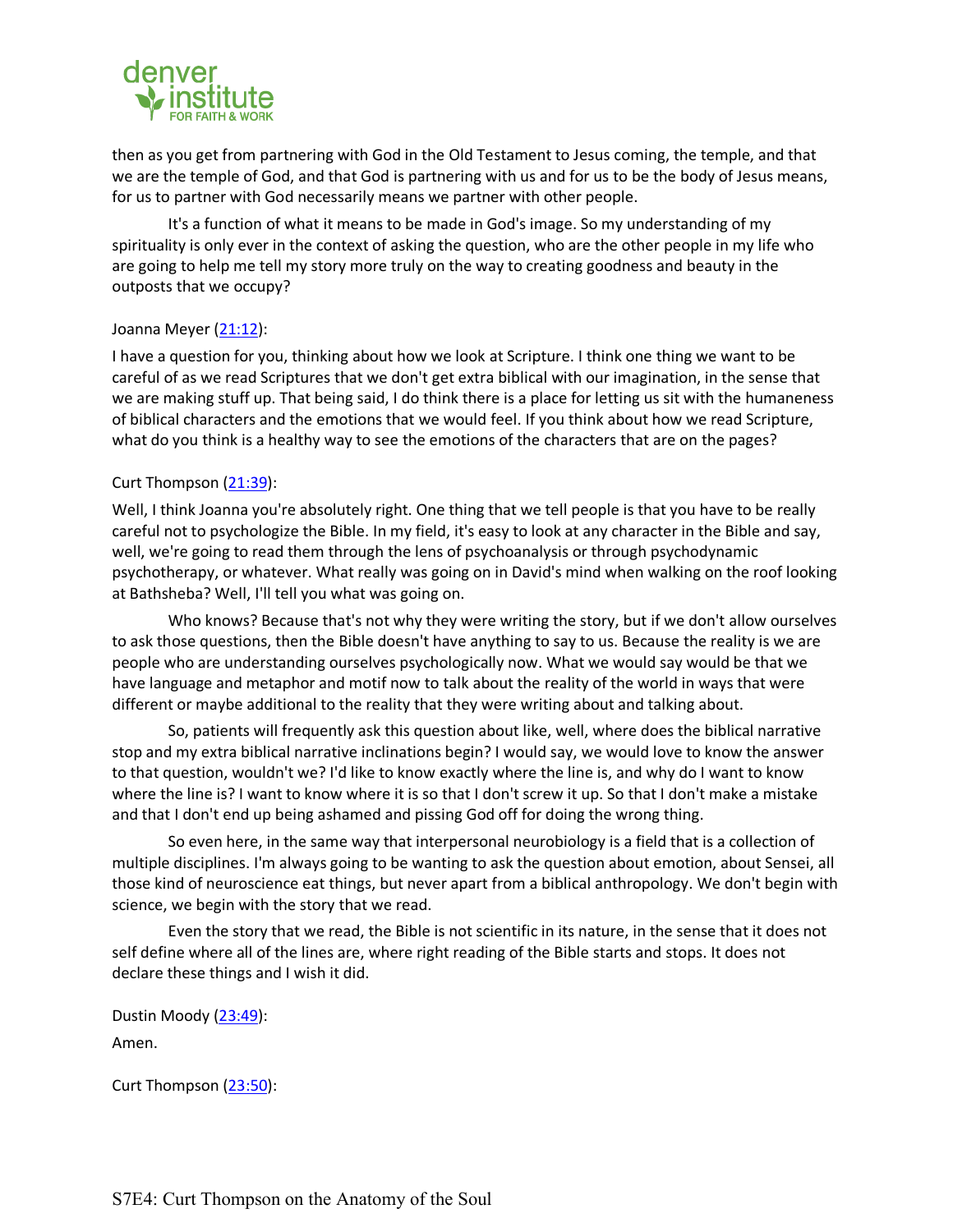

This is part of the issue. Part of the issue is that if it were to do so, it would be expecting me to behave just like a machine as well. Like the Bible then becomes a machine. It doesn't become a living, breathing organism that where its boundaries are not nice and neat. No. That very reality requires me to do the hard work of trusting the Bible where I don't have complete and utter answers to all the questions, and that means to trust other people.

Because how do I know what the Bible says? Well, I know because my parents told me, my pastor told me and you tell me and because I read Tom Wright and I read this and I read Lesslie Newbigin, all these. I come to the Bible, and there's lots about it that I don't know, but I'm going to read other people and all this boils down to trusting. That trust, I'm going to tell you, my brain is going to know when I'm in the room with people who are trustworthy.

The Holy Spirit is going to let me know. We might say, well, how can you trust that? Well, that's all that I can do. I can't know, like science would like you to know that you can know, that you can know. I can only Trust this in the same way that Elijah had to trust God when God said, what are you doing here, after he goes into the desert. Now he's afraid of Jezebel. What are you doing here? Let's go.

Is he going to trust God or not? Where's the rules? How do I know how this is going to work? This is where I would say, in the group work that we do, we call these groups confessional communities and we don't call them confessional because, the word confessional is not referring to confessing sin. It's about confessing the truth about our story. We are on a mission to help people tell their stories more truly.

Some of that means telling parts of our stories that we've never told anybody before. Some of that also includes if I'm going to tell my story truly, that may also include someone else saying something to me that invites me to set a limit on my behavior, set a limit on my choices, set a limit on all kinds of things. I don't want to set a limit. I don't want to set a limit on my irritability in my house when I'm pissed off at my wife. I'd rather just let it go, but somebody is going to invite me to say, well, is that what you really want?

Is that the person that you want to be? Well, no. So we're going to have to work at restraining. In the same way that I have to work to restrain my inclination to hyper psychologize things in the Bible, when it would be convenient for me to do so but I need other voices to help me do that. We are just kind of, I don't even know if we are even within the-

### Joanna Meyer (26:26):

I think you humored my curiosity, because it was just something I've been thinking about lately. You know what has gotten me thinking and this will be a plug for some other Denver Institute programming coming up, where we have this conversation of women in work. Our summer book club is a book called Worthy: Celebrating the Value of Women. It's just kind of an overview of where we see women in Scripture. I was amazed as I was reading through that, how much emotion I saw there.

I think sometimes in not telling women stories, we miss some of the emotion of Scripture of Hannah weeping over not being able to child or Leah's chain or the woman. A lot of them relate to fertility and women's health, but the woman that came to Jesus or the woman at the well. There's a lot of emotion in there and if we aren't willing to see those stories for what they are, we miss the fullness of how God interacts with people. That was what led to my rabbit trail.

### Jeff Haanen (27:17):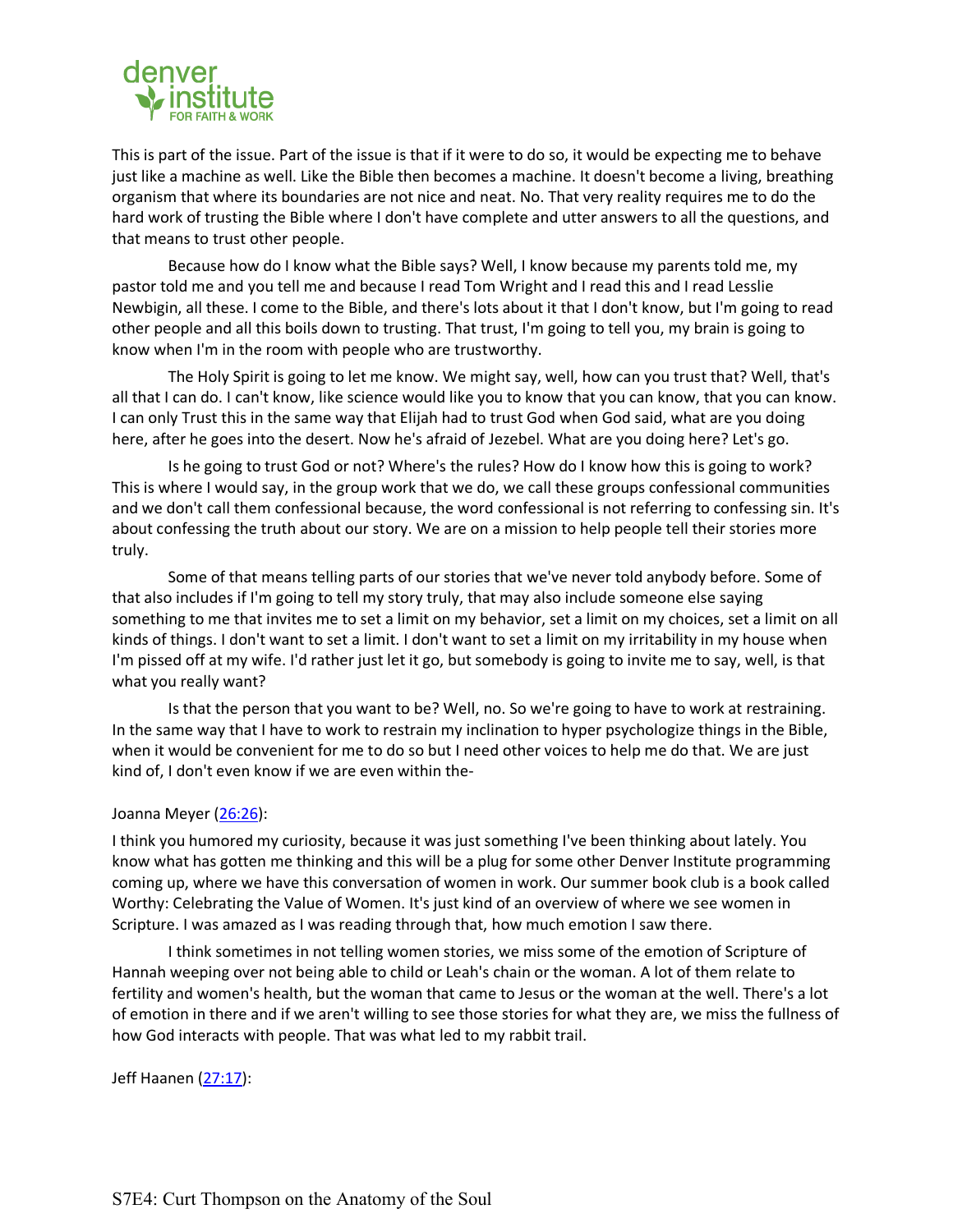

Hi, this is Jeff Haanen, the founder of Denver Institute for Faith & Work. Hey, thanks for listening to the Faith & Work podcast and for letting me interrupt you briefly to share just a request. I want to ask you to consider becoming a financial contributor to Denver Institute. Each day, thousands of people listen to our podcasts, engage our short courses and grow spiritually as a result of generous donors like you. Each podcast episode is 100% funded by generous donors who believe that work is a way to love God, serve our neighbors and demonstrate the gospel to our world.

If you've enjoyed the Faith & Work podcast, would you consider paying it forward by giving right now? You can give by visiting difw.org/donate or by visiting the show notes page from this episode. Whether it be 50 dollars a month or \$25 a month or gift of any amount, we are so grateful for your support. Again, you can give by visiting difw.org/donate, or by checking out this episode's show notes. Thanks again for your generosity towards God's people and toward the mission of Denver Institute. Now back to the Faith & Work podcast.

# Dustin Moody (28:22):

Curt, I want to take the conversation a little more practically, as we're recording this in mid July. It'll come out around mid August, and I think it's fair to recognize that it seems like the context that everyone is working at has changed in some fashion. If you're a frontline worker, the stresses you have on going to work every day, checking out at the grocery store are different than they were in February and March. If you're a professional context, where you work looks different, if you're a healthcare provider that looks different.

So I want to take some of the things from the book and talk about actually the ways that we're all navigating work in this season. You open the book by talking about the importance of being known. You write that you cannot know God if you do not experience being known by Him. The degree to which you know God is directly reflected in your experiences of being known by Him and the degree that you are known by Him will be reflected in the way in which you are known by other people.

In other words, your relationship with God is a direct reflection of the depth of your relationship with others. I'm curious in the context of work, what is being known look like?

### Curt Thompson (29:21):

So it's a great question. This gets to the heart of this idea that we are known for the purpose of creating beauty, that those two things are inseparable. I would say that at the time that I wrote Anatomy of the Soul, which oddly enough has been 10 years now, I don't think that I would have then said what I just said. That we were being known on the way to creating beauty, but I believe that with all my heart now.

I would say that, when you look at, I'll answer your question directly here in just a moment. When you Look at the end of Genesis chapter two, you have the first couple where there are three features that at least to me stand out. One is that you have a couple that is naked. They are vulnerable. It's in our vulnerability. They are differentiated, they are husband and wife, they're male and female are differentiated and this doesn't mean it has to be with all with men and women, but it means that they are different, that we come together to create with others with whom we have difference.

There is the absence of shame. You have differentiation, you have vulnerability, and you have the absence of shame and it is that, that is the hard deck, this kind of like three part pie hard deck on which they stand on the precipice of great creativity. I would say that then part of what happens in Genesis chapter three is not just that sin enters the world.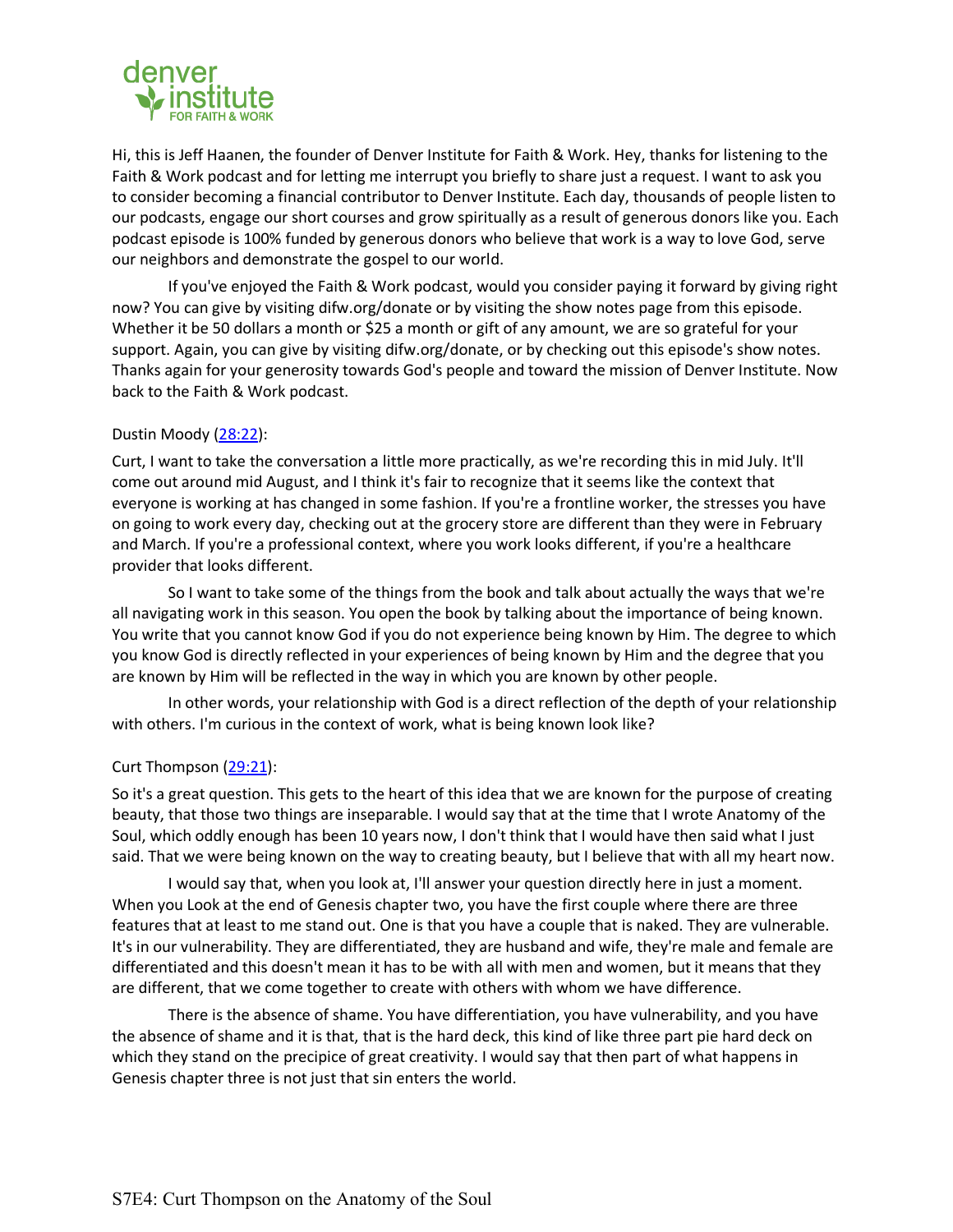

All those things are true, all those theological things are true, but one of the things that doesn't get named explicitly but this is why Genesis is such a great piece of literature. They don't name and tell, they show, is that the capacity for us as humans to create robustly is diminished. It's not wiped out, but it's diminished.

So, shame plays the role of keeping us from being known and if I am not known, what I'm going to do is end up, I'm going to burn energy managing my shame, not telling you who I am, and that will then be energy that is not accessible to me to make the next new, beautiful thing I'm supposed to be making. We ask people this question. If you could not be ashamed, if it was not possible and by this I don't mean ashamed of things that we should be ashamed of.

I mean, if we could not be ashamed of the things for which God says you're not to be ashamed, what's the next thing that you would make? What's the next conversation you would have? What's the next repair of a ruptured relationship you would make? The list just goes on and on, because it would be unbelievable how much energy you would suddenly find that you have and confidence you have. When it comes to the workplace, being known in these confessional communities that we talked about that we run, we say that there is a model in these communities for any system that we have as human beings.

The model is that no matter what the system is around which we gather, if I run a software engineering company, if I run a law practice, if I'm a teacher, if I'm a sculptor, if I'm an artist. I'm a painter, whatever this is that I'm doing. If I'm a pastor, if I'm a stay at home mom, it doesn't matter what we're doing. We long to be known in the context of our profession. So there are things that I bring to the table.

If I'm a software engineer, I'm working at this company. There are things that I bring to the table that I'm being asked to do. We like to say, that evil does its best work in the middle of good work being done. So when beauty is about to be launched, about to be created, what happens? I want to start a new nonprofit and then I get anxious about all the things that are going to go wrong. So evil is at the ready to do what it can do to interfere, to sully, to shear off what it means for us to create beauty in the world.

If I'm in that software engineering company, and it's run by a group of people who are intent upon making sure that as it has anything to do with the work that we do here, I want to make sure that you are known as well as you possibly could be. I want to know what you want here in this practice, and I want to know what you're afraid of. I want to know when it comes to the deadline that you have, where is shame creeping up in the back of your head saying that if I don't do this right, my boss is going to throw me out of my ear.

One of the stories that you're being told, that you're telling yourself, about yourself, that get evoked by the very work that we're doing here. Because what we would want to say is that if we're really serious about it, we're on the way to creating beauty, that very endeavor, that very venture in and of itself becomes a spiritual formation enterprise. These things are not separate.

There is no such separate category in my mind, this is me. You can just say, look, he's a psychiatrist. He has no idea what he's talking about.

Joanna Meyer (34:31): No, preach it. Bring it.

Curt Thompson (34:33):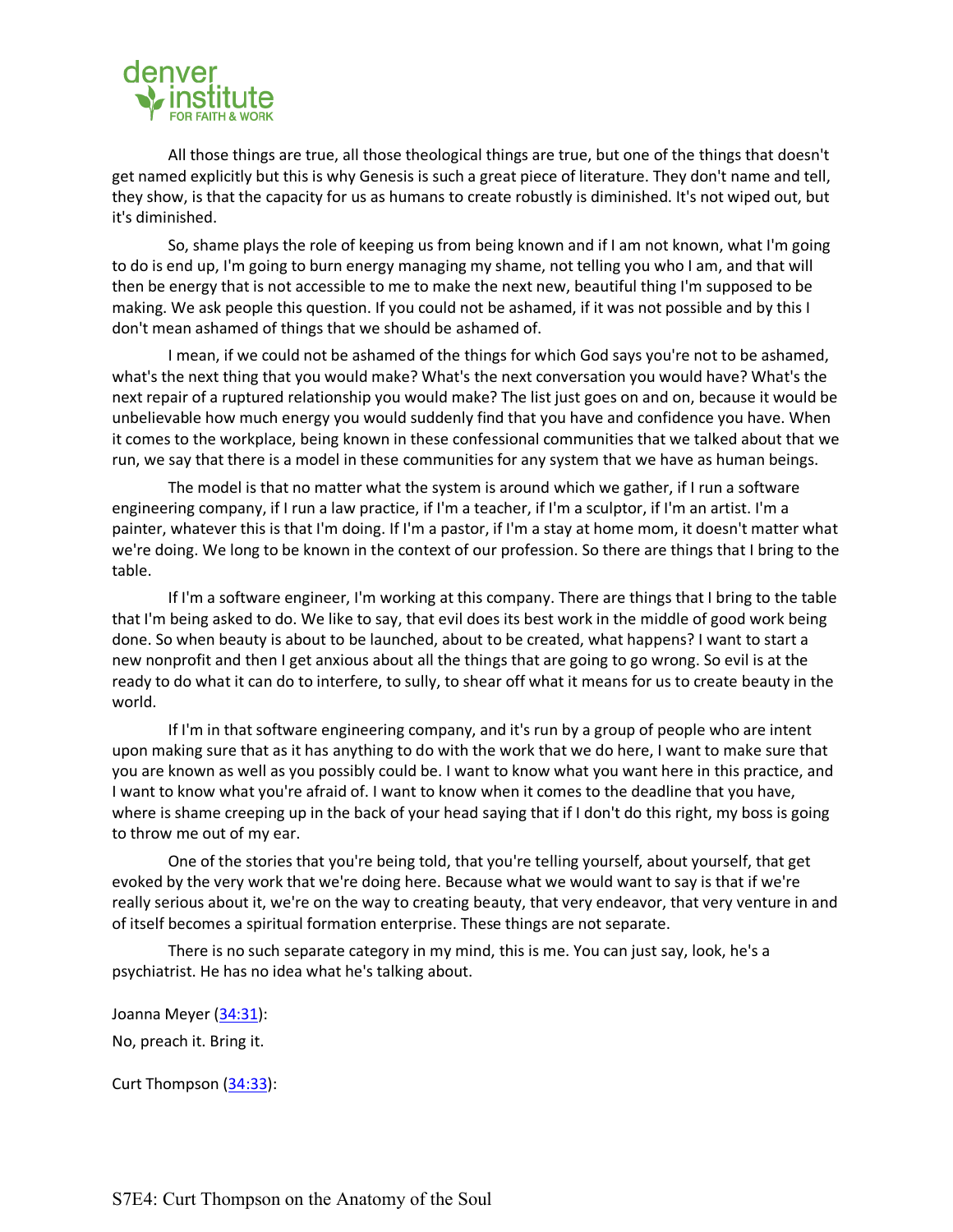

I would say, there is no such dimension of thing that we call spiritual formation. We're being spiritually formed with every breath that we take. It doesn't mean that that look, it's a fine category, a necessary category. I know that you know what I mean. What I mean then is also is like, we don't imagine that when I go to have my faculty meeting with my group of teachers, that this is actually like, it's as good as going to a Bible study.

We might not be talking and we're not studying, we're going to talk about this new plan that we're going to have for how we as teachers are going to deal with COVID this fall. It is our limited imaginations that make it very difficult for us to sense that what we're about to do when we talk about what we as a faculty are going to do this fall with our kids, that God is in the room and He wants this conversation, not just to be an option, an opportunity to create new ways for students to be educated in the face of hard things.

Part of that's also then going to include, what's this like for everybody here in the room, and the moment that people start talking about how hard it is to figure out what they're doing. I mean, my wife, she's a social worker for the Arlington County Public Schools here in Arlington, Virginia.

The public school system has just been through a bit of a, they sent out a survey to parents and they got those back and then they made a decision two weeks ago about what they were going to do and then the teachers were describing about how anxious, so now they've made a different decision and not everybody's going to be happy. Parents especially because the kids are not going to school in the fall. It's all virtual.

It's going to be important for people to have opportunities in places for them even in hard places to answer the question, what's this like for you? How are you? Where are you? What do you want now? For people to continually talk about their grief, for people to continually talk about their longing. This is what lament is all about.

In that space in which we repeat it over and over again, we find that we are not alone and then here's one of the bigger things. This happens in our groups all the time, where someone has a particular thing that's going on in their life, a difficult marriage situation, a difficult work situation, a parent or a child that has a serious medical problem that's just draining the system of everything.

They tell you about the system on one Tuesday, they tell you about this problem. Of course, the next thing that they worry about is that if they come back the following Tuesday, let alone a month from now, and they still have the same problem, they feel bad for still taking up airtime to talk about the problem, because the problem hasn't changed.

So why should I be complaining about this now, despite the fact, because I already talked about a month ago, and we would say like, this is evil's playground. Evil does not want it. If I had to come and tell you repeatedly every day until I'm dead, about a particular thing that I wrestle with, I need to know that when we're on day 75 of me telling you this, that you're not going to leave the room, that shame is going to be part of this conversation to just to say, well, Curt, just because you don't have your crap together over the last three months, somehow, now, no more.

That whole process that I just described, that little microcosm of human interaction, these kinds of things are happening all the time in vocational settings that are specifically germane to each of those vocational settings, but that nobody talks about. For us to be known in that setting means that I'm going to hear from people what it's like for them to be them working for me and my practice.

My boss hear from me what it's like for me to be as this engineer in this particular institution. Answering the question, where am I and what do I want? What feels hard? What can we do to be helpful? All those kinds of things, including setting proper limits, having a conversation with some folks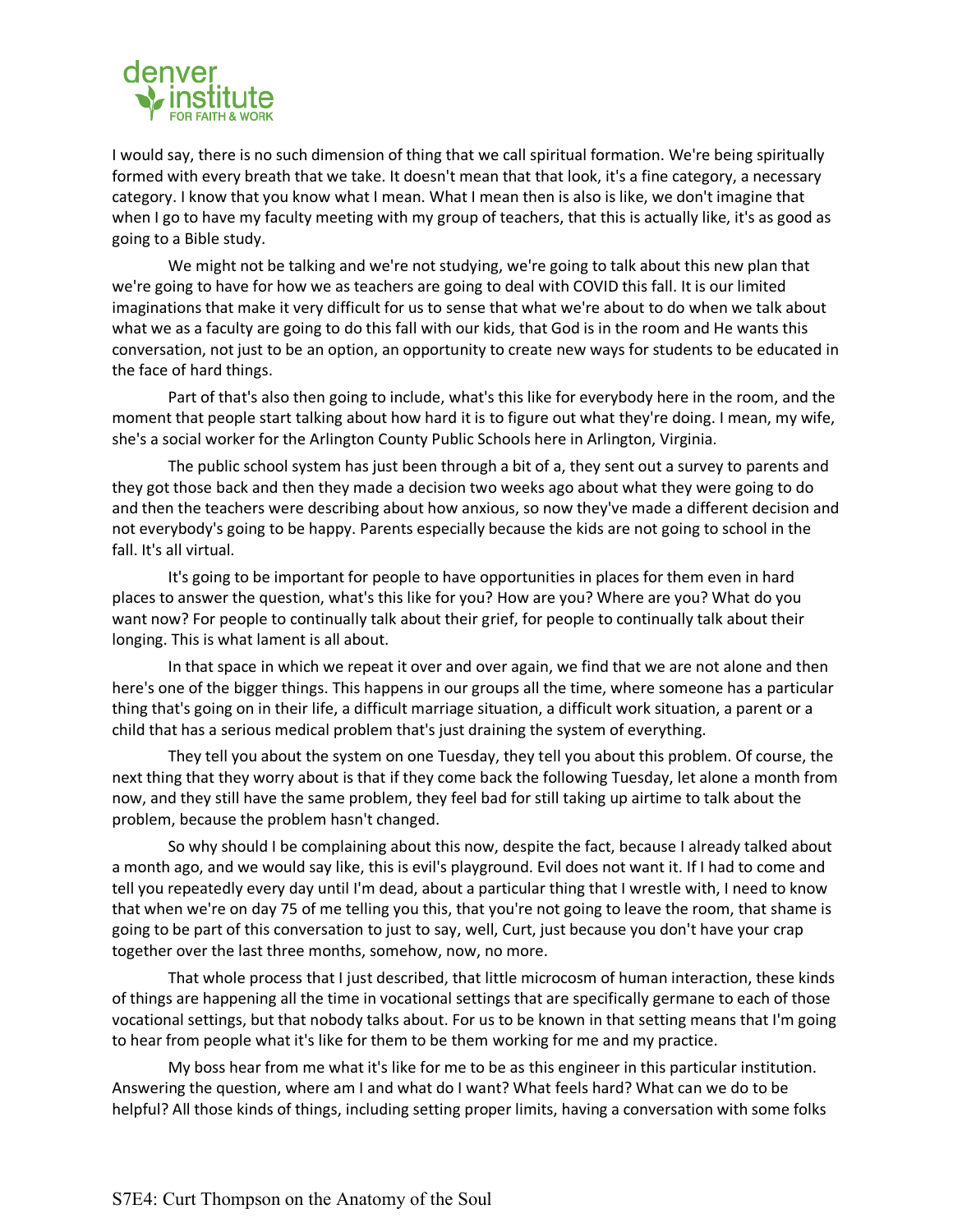

about the whole notion of like, gosh, it's COVID. There's nothing like just sort of a pretty robust pandemic, to start to sift out workers in an organization that actually probably have not been doing their job very well, for some time. Only now, it really shows up.

Now that it really shows up, people feel really bad about letting people go during COVID and yet, we would say, no, you actually do need to let them go. Because what COVID is merely doing as I wrote about in the first article of the first essay that I wrote about, COVID is not just causing anxiety, it's revealing it. It's revealing stuff. It's revealing places where we haven't set good boundaries and proper limits for ourselves or for other people in the past.

Because we haven't done that, because we haven't done that discipline work, now that we're in a harder time, we don't know what to do.

#### Joanna Meyer (39:12):

Yeah, it's I'm going to yell at the grocery store, because someone's asking me to change my habits, or I'm going to stand on my front lawn with an automatic rifle because I've been quietly afraid of the systems and the relationships [inaudible 00:39:27] in my community, but now that they are blowing up, I have to protect myself to such degree that means a gun on my front lawn. So I have a less dramatic question for you. You had alluded to all of the emotions of grief and loss of I described as animated suspension that we're living in right now, that come with the pandemic, where it's like, nothing is normal and I'm trying to figure out how to be in the midst of it.

Give me wisdom on how to wisely leave lead ourselves and the people in our lives through this season. That may relate to work or it may relate to home. Actually, the reality is for most people, it's colliding work and home and education in the same little suburban home. What does it look like to lead ourselves and others well in this season?

### Curt Thompson (40:13):

So I'll say at the risk of sounding shamelessly promotional, the essays that I wrote that are on my website, each essay has a number of just concrete, practical this what you do kind of things. I'll highlight some of those things that I think that are important and I would say this, I think we're getting an education in terms of how we're responding because now we're several months into this.

When it first hit their emotional response was one of kind of incredulity and shock and so forth, but everybody's kind of like they're going to buckle down and we're going to do we have to do, at least where we live here in Virginia. Then there's the hope of lifting restrictions and then we see the emergence of higher levels of infection rates and so forth.

So we find that we've moved from this place in February, March, April of clarity about where we are. I know that we're battened down that this is where we are, it's clear. I'm not going to think about like July or September yet, I just got to get through the next two days, I can do that. Then we get to the summer and we're looking at the fall, and the anxiety for many people is becoming even more difficult to regulate.

Because now we're really looking at a long term and like, we're not kidding that it's a long term thing. We could, back in March, say it might be a long term thing, hope that it's not going to be and just live in March and not think about July through March, of 2021. We can't do that anymore. So the things that I pointed out in the very first essay, I think, are even that much more necessary. So here's some practical things I think are really important.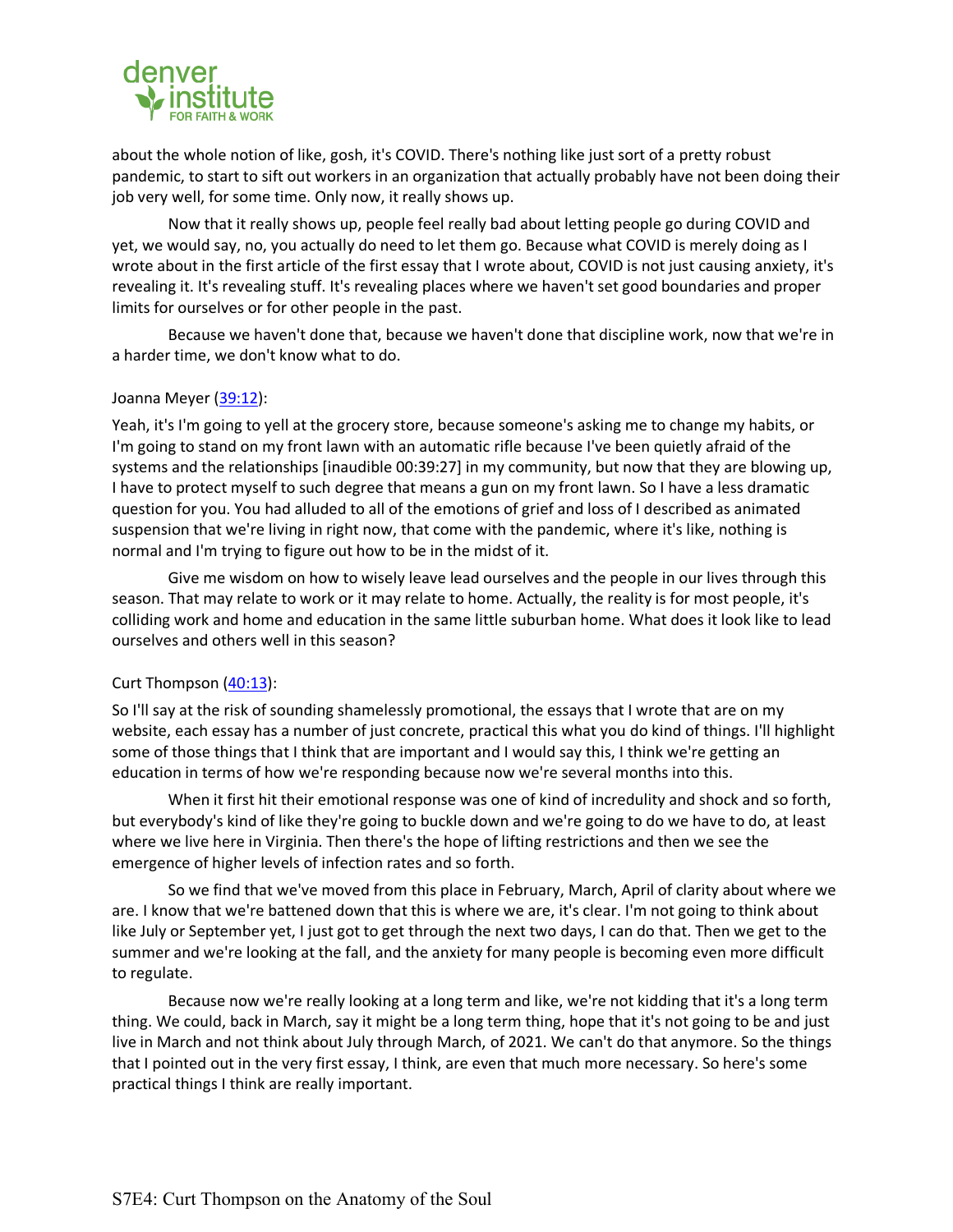

I think it is important for people to be immersed in the scriptures and immersed in prayer. It's like, in the same way that when your body is under stress, it's really crucially important that you get good nutrition. We are under the kind of stress that we haven't seen in this country kind of corporately, since I've been alive. We need nourished and so that's one thing.

The reality is that there are a lot of people who go to church every Sunday who are not people who've ever really made a practice of immersing themselves in texts and in prayer. That's one thing I would say, it's crucially important. Second thing I would say is that it is important to do everything as Hippocrates once said, first we do no harm. So I would say there's some things that you can not do that will prevent harm. So like, don't read the news. I'm not really kidding. The news is not helpful.

### Joanna Meyer (42:59):

Dustin told me that the other day. I was coming in hot to work and I was ranting about something. He said, "Joanna, you have got to trim down your Twitter use."

### Curt Thompson (43:09):

So that's one thing. The news is unhelpful. So I was talking to a friend. This was in, I think, April. They were in a grocery line and of course, everybody's spaced out six feet, and they're waiting. The two people who were at the end of the line, and everybody was really kind of quiet, just waiting to get to check out with their groceries. Two people at the end of the line, they start to talk about what they're upset about, about the COVID thing.

Before you know it, they're talking about who's responsible and who didn't take responsibility and who's to blame and now you have a conversation, of course, because they're six feet apart, to hear each other through their masks. They have to talk really loudly. So now everybody in the store is listening to people who are elevated in their arguments about things and like three minutes ago, we were just quietly waiting to check out of the grocery store.

So here's another thing. It's really important that we be mindful about the kinds of things conversations that we have. There are conversations about this very thing that are actively, I would say, I don't mean to make [inaudible 00:44:18] but that are actually traumatizing to the brain. Because we know going into the conversation, that there's no answer to it. There's no resolution.

We're only going to become more anxious between now the next 90 seconds. So there's restraint there. There's also restraints, I tell people look, it's really important for you not to just scroll on your social media. You can check your social media, I would say, you can check it two, three times a day. You can be on it for like, five minutes and get off.

You're like, I live with Twitter. I'm just telling you what's going on in your brain. That's my job. If you want your brain to be quieter, if you want to be more centered, then we have to be paying attention to things that center us and not things that are actually going to disintegrate our mind, without actually giving us any more information that's going to help me to live my life more effectively by the end of the day.

Joanna Meyer (45:16): Amen.

Curt Thompson (45:16):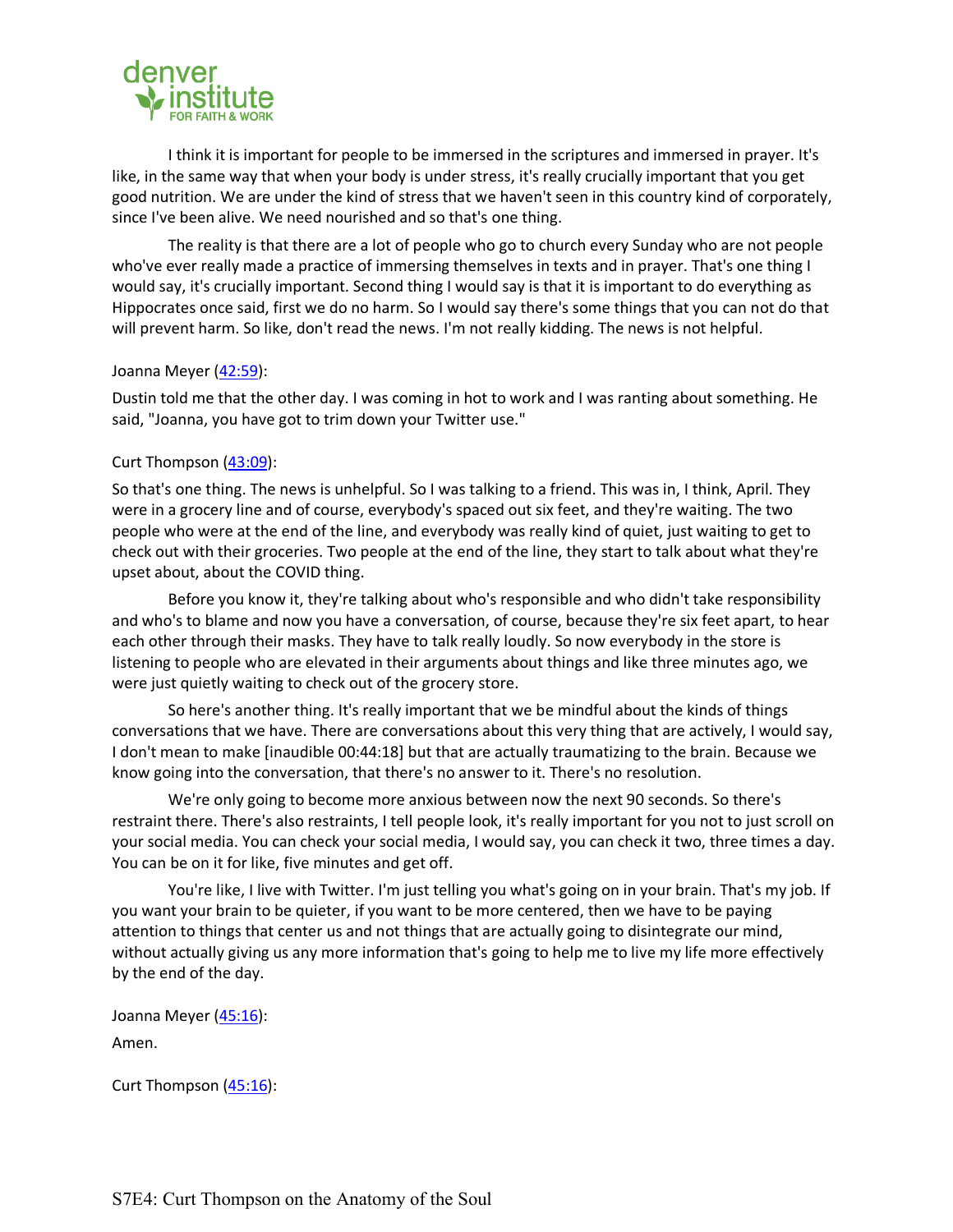

Then I would say there are some other things that we need to do physically. So some physical stuff, like some people are able to do this, some people do this less. If you're able to take three, five minute walks a day, three, it's better than going for one 45 minute walk. Now, it doesn't mean that the 45 minute walk is bad and by all means, please go do that in addition, but what the three, five minute walks do is that A, it gives my mind something to look forward to, and B it gives my body a sense of urgency.

One of the things this pandemic does is it gives me a sense, like there's nothing I can do. I can't do anything. We first had any sense that we can do anything in the world through our body. I can move. I can move, I can go, I can manipulate things. Walking gives me a felt sense that I am doing something with intention and by this, I don't mean pacing back and forth. Pacing is not intentional movement.

Pacing is automatized anxiety that just like being coursing through my body while my feet move, but to go for a walk for five minutes to come back and reflect, so forth and so on. I would also say that it's important for us to have two or three people that we are on a regular basis, a couple times a week, that we are checking in with, with whom they are saying to us, and we are saying to them, we are telling the truth about where we are.

We don't just say, how are you doing? We can ask that question, but that question is pretty bland. You could ask me, how are you doing, Curt? I'm like, well, I'm actually fine at some level. Other kinds of questions such as, tell me one thing that's made you really sad today. Tell me one thing that's made you really angry today.

Tell me one thing that's happened today that as it turns out, you're really grateful for. Tell me something that you witnessed today and by witness, either you could have heard it, you could have seen it, you could have felt it, you could have tasted it, that really told you that beauty was still alive in the world.

So these are the kinds of questions that are not generalized, that just kind of like go into the fog with their answers. They ask us to actually turn our attention explicitly to certain things that we then, if I know that I'm going to be answering this kind of a question with my good friend or my two good friends a couple times a week, I'm then going to be looking for these things. I have to look for these things in order for me to answer them.

When I pay attention to looking for goodness and beauty, but also when I pay attention looking for sadness and grief, I'm looking for them because I want to be able to tell my story more truly. In a lot of respects, what we're doing is in engaging in a long standing lament. We name what we long for, we name what we want, we name what our grief is and we know that God lives with us in the middle in between these two things.

We are reminding each other that we are people of hope. Now how we generate hope in one respect is then is this. This is another exercise. I tell people look, find something that you can do to be creative. If you're going to like, I don't care if it's sidewalk chalk, make it be creative. I want to make sure that you're going to put, we like to say, put yourself in the path of oncoming beauty. Make sure that you practice putting yourself-

Joanna Meyer (48:51):

I love that-

Curt Thompson (48:52):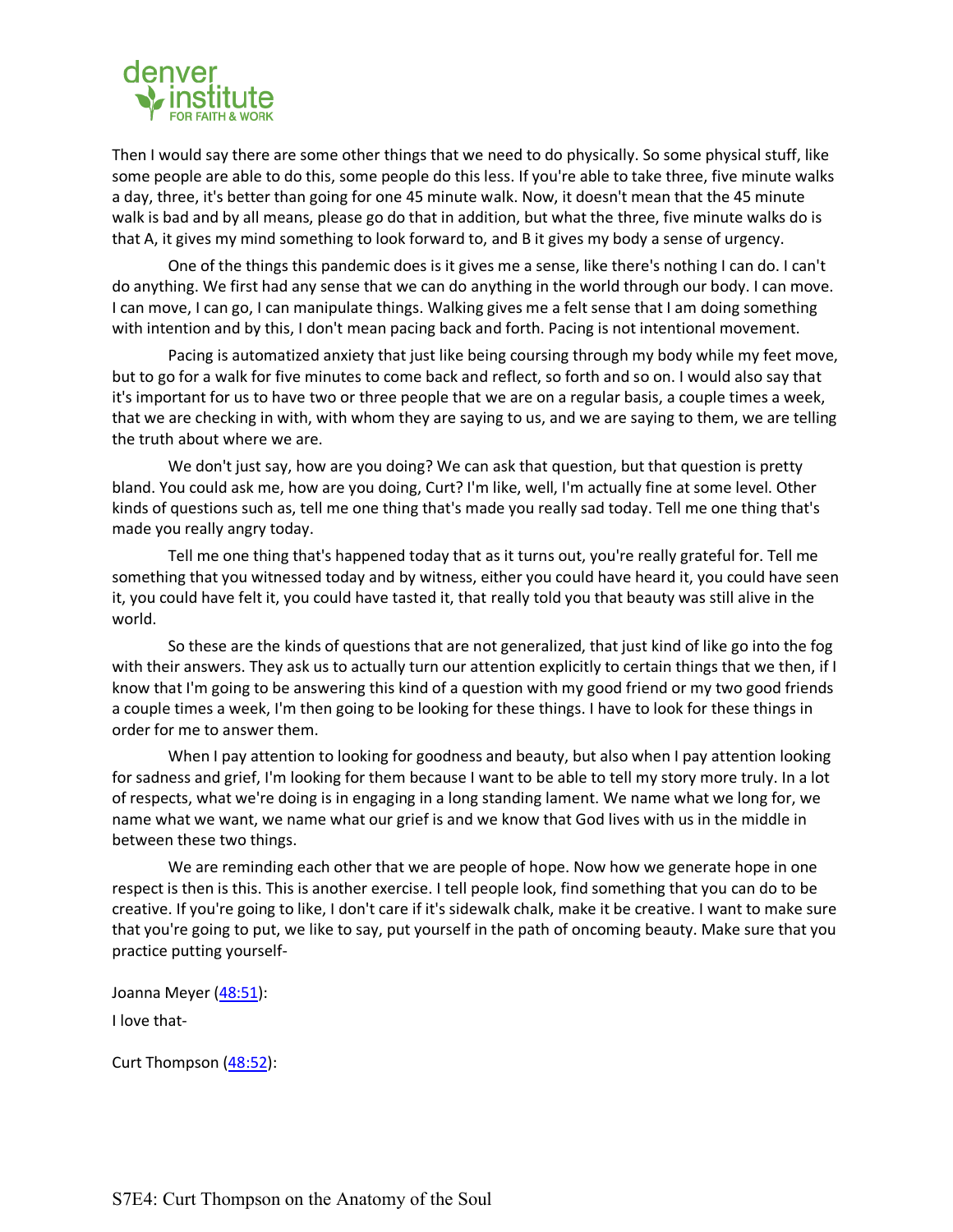

In the path of oncoming beauty and you look for it, and then you do some writing about it. So you write. What's an event of beauty that I encountered today, the end of your day? What are two or three things that I'm really grateful for? What are two or three things that I'm really grieving about? Lament journal. Part of that lament journal is, I'm drawing my attention to pay attention to things that are artifacts of beauty, even in the face of everything else.

Remember, the pandemic doesn't just happen to us. It happens, and then we have to decide how we are going to collaborate with it. Remember, we are collaborating storytellers. We are making this story up as we go. It's not just the thing that is happening independent of me. I send something, I read something, I read it on Twitter, I do this or do that and I tell a story about what this means.

If I'm not careful, I'm going to be telling a story about the meaning of the world in light of COVID that is not what you read about in the Bible. The Bible is a story of how God comes in the middle of the worst suffering you can imagine and is with us and says, I'm taking you someplace but before you even pay attention to where we're going, I just want you to pay attention to Me. I want you to pay attention to how delighted I am with you.

I know that you're having a hard time because you're at risk of being laid off from your job, and I want you to pay attention to Me. This isn't something that we can do in the abstract. I can read those pastoral chapters of Jesus, the high priestly chapters of Jesus in John's Gospel, but that's very different than sitting with my friend Bobby on my front porch and having him look at me and say, I'm never leaving the room.

I don't care how bad it gets. I want you to pay attention to me and that I'm not going to leave. We need people for whom we can be the person who's never leaving the room, but we can't give what we don't have. We equally need people, who on a regular basis, can be the people to whom I'm willing to say, as often as I need to say it, the truth about my story in this moment. How hard it is, how difficult it is for me because I can't predict.

I thought I could predict and now we can't predict. What are we going to do with school? I'm feeling overwhelmed. How am I going to do all this? We need people who can say to us, this is really hard. This is really, really hard. It reminds me of, if you don't mind, I'm going to go down, just a real small quick thing. There's a woman named Carol Dweck. You know Carol Dweck's work?

So she's a psychologist at Stanford, if she's still there and a number of years ago, she wrote a book called Mind Set. That's two words, Mind Set and it's now a program that is used all over the place in all kinds of, it's used for workplaces and education, so forth. It was run off of, some of the formative research studies were all based on this one model and the model was replicated dozens and dozens of times and it goes something like this.

You take two groups of middle school students, and one of those groups fits the category of the gifted and talented students. These are just really bright kids. The other kids are average, they're maybe even below average student. These are average students. In these two cohorts, you're going to give them a series of problems to solve in ascending order of difficulty and with each problem that they solve as a group individually and as a group, everything about the exercise is the same with one variable.

The variable is this, that with the gifted and talented group, the teacher who's helping to support them, when they solve a problem, the teacher will say, you did really well. You must be really smart. With this group, the average students, the teacher would say, you did really well on that problem. You must have worked really hard at that. Every single time. Once you get to about middle to a little above middle degree difficulty of these problems, the average students start to far and away, outpace the gifted and talented students and their capacity to solve the problems.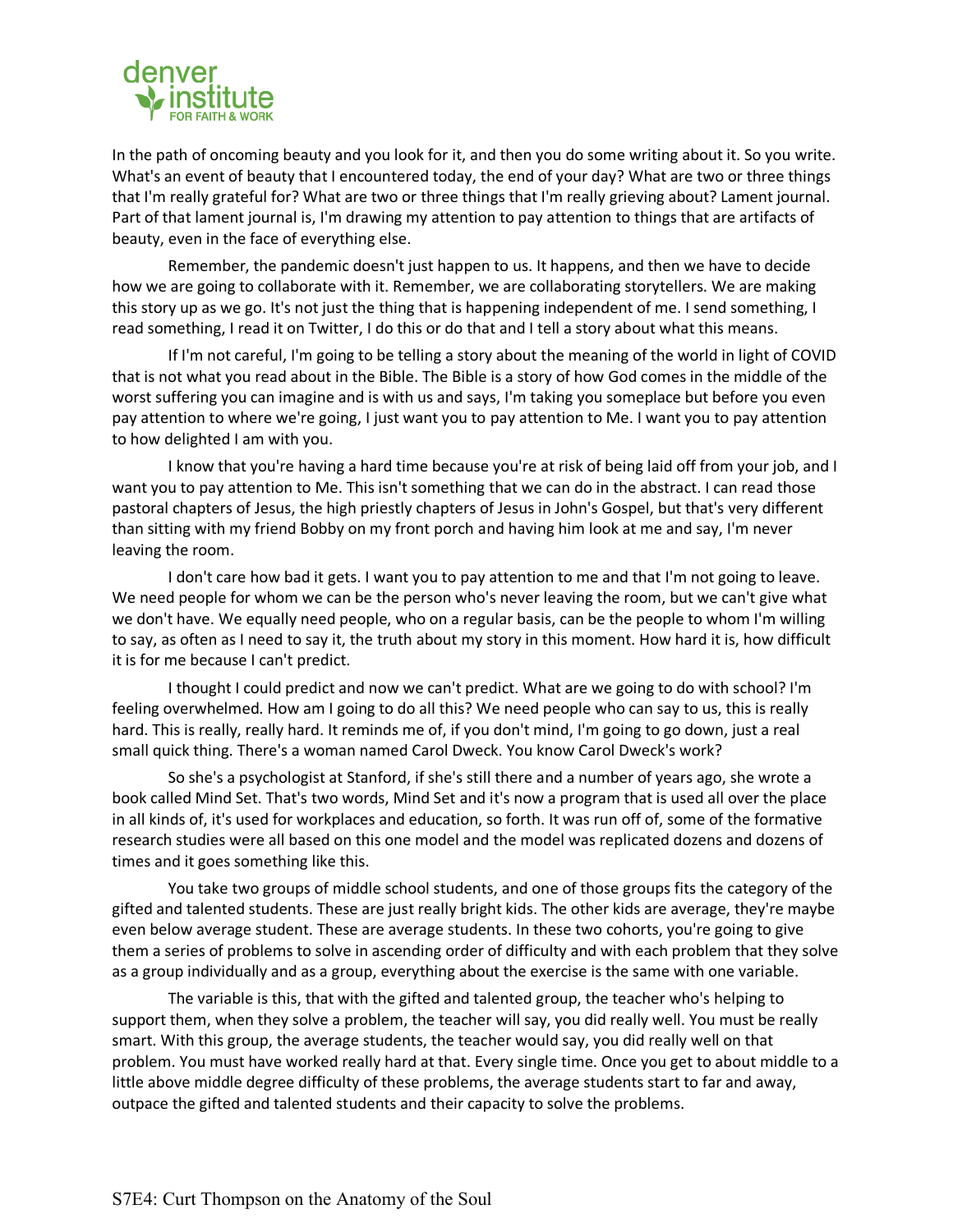

Joanna Meyer (53:13): That's not what I expected.

### Curt Thompson (53:16):

Here's what the data shows. That the moment one says to the GT students, you must be really smart. The moment that they start to have trouble with their problems, it sends the message that I must not be as smart as I thought I was. Because if I was smart then I would be able to solve this problem. They become more anxious, and the more anxious they become, the less capable they are to solve their problem. The other students, when they hear, you must have worked really hard at this.

When they find out that the problem is more difficult, they just work harder. The harder they work, the better they get. There's one additional thing that I would say this part of this that when the teacher says, you did well, you must have worked hard at that, eventually, you find that that's true for all of us. Life is difficult. Like my friend, Derek McNeil says, I'm a working man and I don't mean like I'm working to get through my day. I'm working to get through like dinner.

I'm working to get through homework, my kids. There's nothing quite like somebody walking in and saying, I see you. I see how hard you're working. I'm not just proud of you, because of the benchmarks. Because of how well you've done. I'm really, like I really get how hard this is. I'm just really impressed with how hard you're working. There is nothing like having somebody say that, and have the felt sense that you're not alone with your travail.

This brings us right back to Genesis two. It's not good for man to be alone, and the more able we are to be present and name the reality and the truth about our lives to someone who's able to hear it and say, I really get that. This is really hard. This is not hard because you're a pansy or because you're weak. This is hard, because you got a pulse, and we're in a pandemic and pandemics are never easy.

In this way, I would say like, this is what Good Friday is about. This is atonement. This is this sense of at one ment. This is this sense of God coming and crucifixion, and Jesus stripped naked right there in front of everybody and God saying like, there's nothing that is hard for you that where I'm not already there. I want you to know that I'm there and when I see it's hard, I know it's hard. When I'm not alone, just like this group of students who are average I can do anything. We like to say look, the brain can do a lot of hard work for a long period of time as long as it doesn't have to do it by itself. Now I'm just yapping.

Joanna Meyer (56:14): Powerful, powerful.

Dustin Moody (56:15): Thanks so much.

Joanna Meyer (56:15):

You know you're having a good conversation when you're on the verge of tears, and you're also laughing in the same conversation.

Dustin Moody (56:21):